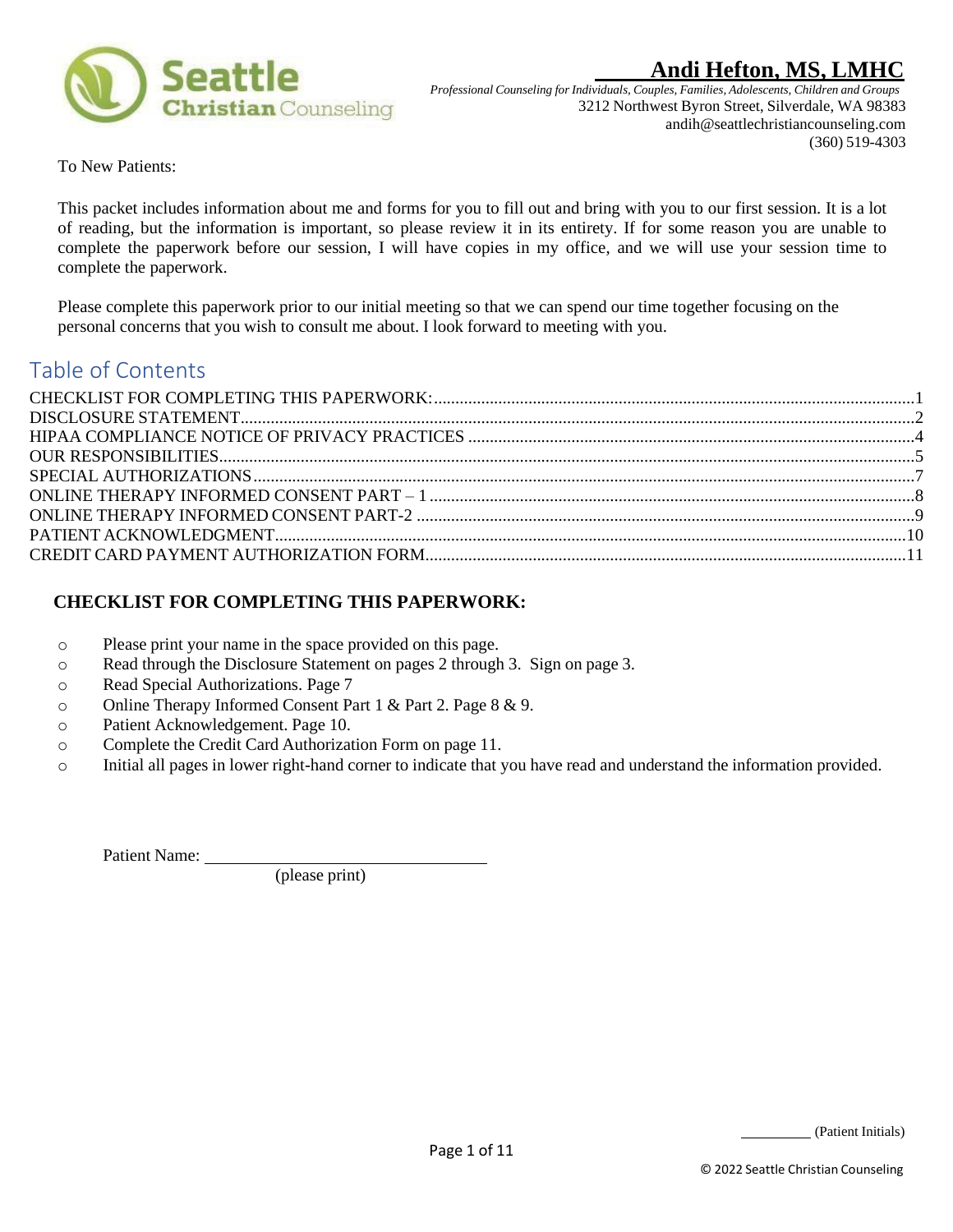<span id="page-1-0"></span>

*Professional Counseling forIndividuals, Couples, Families, Adolescents, Children and Groups* 3212 Northwest Byron Street, Silverdale, WA 98383 andih@seattlechristiancounseling.com (360) 519-4303

## **DISCLOSURE STATEMENT Counselor Training, Counseling Orientation, General Information, and Counseling Fees**

**Training and Degrees:** I have an MS in Mental Health Counseling, a BA in Psychology, and a BS in Interdisciplinary Science from Central Washington University. Additionally, I have an AA, an AAS in Management and Accounting and a Business Certificate from Peninsula College. I have worked with people in various settings since high school. I have been a camp counselor for both junior high and high school, AWANA leader, and assistant youth leader. From young adulthood, I found myself making deep connections at my jobs until I decided to return to school to become a counselor. I am credentialed in the state of Washington as a Licensed Mental Health Counselor #LH61037387. Seattle Christian Counseling, PLLC provides office space and administrative support to Daybreak Counseling, PLLC. Daybreak Counseling is responsible for all patient care.

**Counseling Orientation:** Having God at the center of my life gives me direction and purpose. I have a clearer vision of how to navigate challenges in life that I would likely struggle with more if I did not use God as my compass. My approach to counseling is to accept each individual right where they are as God does and encourage them with hope in a world full of pain.

**Fees:** The fee for counseling is **\$150** per 53-minute session for individuals, couples, and families. Fees are adjusted annually on January 1 and will not increase more than 10% per year. Payments (cash, check, or credit) are to be made at the end of each session. In addition to your session fee, there will be a fee for using your credit card, which will be the exact amount the credit card company charges Seattle Christian Counseling, PLLC. Fees change regularly but will range between 2.5%- 4% of your transaction. If you would like to know the exact current rate, please ask your therapist at the time of your appointment. A \$30 fee will be charged for returned checks. Unpaid balances incur the maximum finance charge allowed by law after 30 days. Outstanding balances may be sent to a collection agency.

**Missed Appointments:** In order to keep your intake appointment, please ensure that both forms are submitted to me 24 hours prior to your session, or your appointment will be canceled. Please reach out to me (via phone or email) if you need to make different arrangements**.** In the event that you are unable to keep an appointment, please notify me via phone or email a minimum of two days (48-hours) in advance. Text messages are not adequate notice. **If you miss your appointment for whatever reason and fail to give me adequate notice, you will be responsible for the full fee for the session.** If you are late, I will still stop at our regular ending time in order to keep my schedule, and you will still be required to pay for the entire session. In the event of a missed appointment, the bill will reflect a late cancellation instead of a clinical session. Most insurance companies will not reimburse for missed appointments. If I have an emergency, I will notify you as soon as possible of my need to reschedule our appointment.

**Termination of Treatment:** When you wish to terminate treatment, please give a minimum of one week's notice. You may terminate treatment at any time without moral, legal, or financial obligation beyond payment of services already rendered. It is expected that we will discuss the prospect of termination so that both parties will be clear about any details that need attention as part of the termination process. If you fail to schedule a future appointment, cancel a scheduled appointment, or fail to keep a scheduled appointment and do not contact me within 30 days of the date of last recorded contact, it will be understood that you have terminated treatment. I shall have no further obligation to you once treatment has been terminated.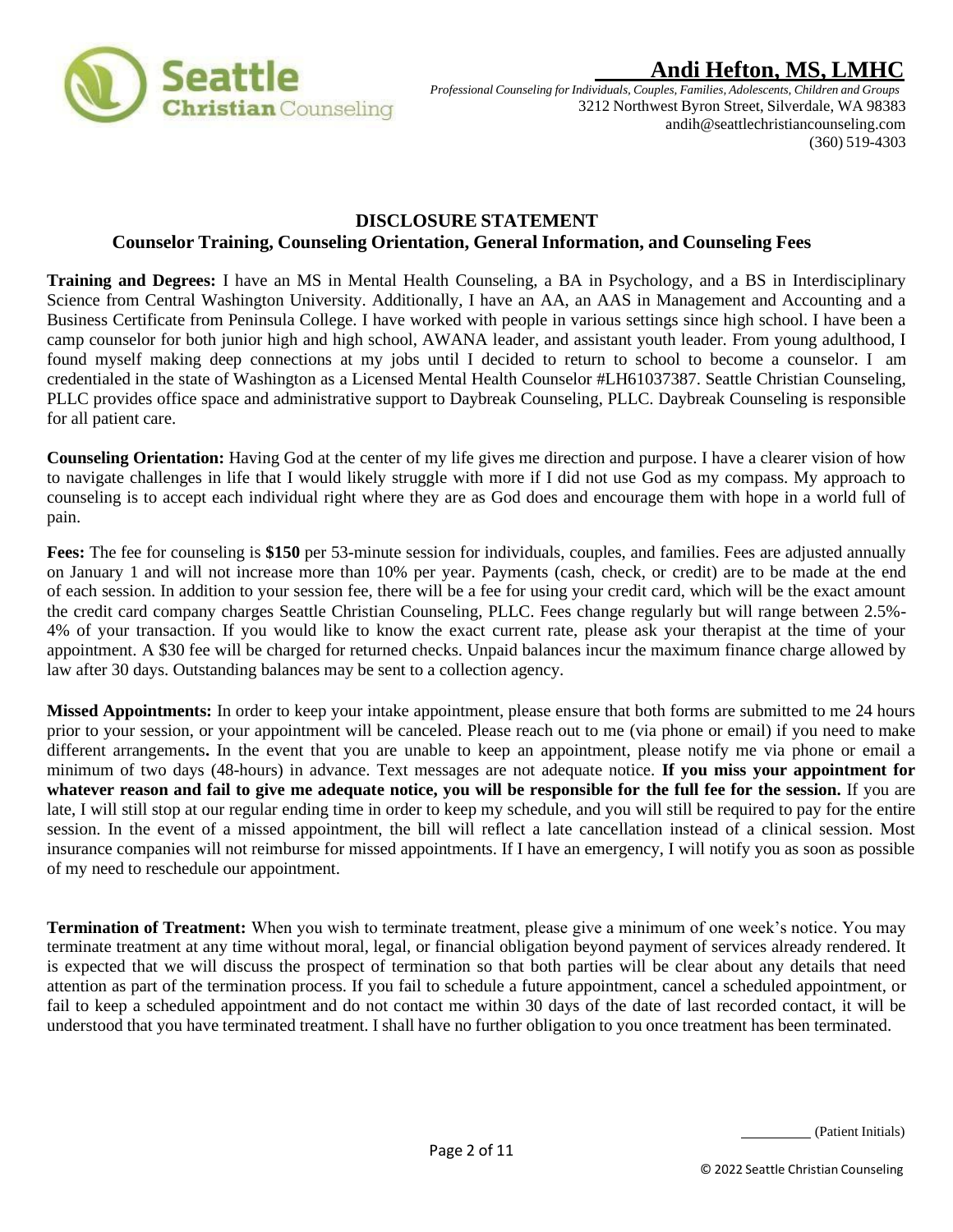



*Professional Counseling forIndividuals, Couples, Families, Adolescents, Children and Groups* 3212 Northwest Byron Street, Silverdale, WA 98383 andih@seattlechristiancounseling.com (360) 519-4303

**Testifying in Court:** If you become involved in any legal proceedings that require my participation, you will be expected to pay for all of my professional time. This includes any preparation and transportation time, even if I am called to testify by another party. Because of the difficulty of legal involvement, I charge \$285 per hour for preparation and travel, for attendance (waiting and participation) at any legal proceeding. Having said this, I am not a certified child custody evaluator and will be unable to help you legally if this is your purpose in pursuing treatment with me.

**Choosing a Counselor:** You have the right to choose a counselor who best suits your needs and purposes. You may seek a second opinion from another mental health practitioner or may terminate therapy at any time.

**State Mandated Disclosure:** I have broad discretion to release any information that I deem relevant in situations where I believe my patient or others to be at risk of physical harm, physical or sexual abuse, molestation, or severe neglect.

**Consultations:** I regularly consult with other professionals regarding patients with whom I am working. This allows me to gain other perspectives and ideas about how to better help you reach your goals. These consultations are conducted in such a way that confidentiality is maintained.

State Registration: Therapists practicing psychotherapy for a fee must be registered or certified with the Department of Health for the protection of the public health and safety. Registration of an individual with the department does not include recognition of any practice standards, nor does it necessarily imply the effectiveness of any treatment. The purpose of the Counselor Credentialing Act (Chapter 18.19 RCW) is (a) to provide protection for public health and safety, and (b) to empower the citizens of the State of Washington by providing a complaint process against those counselors who commit acts of unprofessional conduct.

**Unprofessional Conduct:** The brochure titled "Counseling or Hypnotherapy Patients" lists ways in which counselors may work in an unprofessional manner. If you suspect that my conduct has been unprofessional in any way, please contact the Department of Health at the following address and phone number:

> Department of Health, Counselor Programs PO Box 47869 Olympia WA 98504-7869 (360) 664-9098

**Contacting Me by Phone:** You may leave me a voice message at (**360) 519-4303**. I check this message periodically and will typically return you call within 24 hours. Please limit your phone conversation needs to appointment scheduling and emergencies.

**Emergencies:** If you are in an emergency situation and cannot reach me, please call one of the following numbers for help:

General Emergencies: 911 Crisis Clinic: (888) 910-0416 I have read and understand the information present in this form.

Date:

Patient Signature

Date:

Andi Hefton, MS, LMHC

(Patient Initials)

© 2022 Seattle Christian Counseling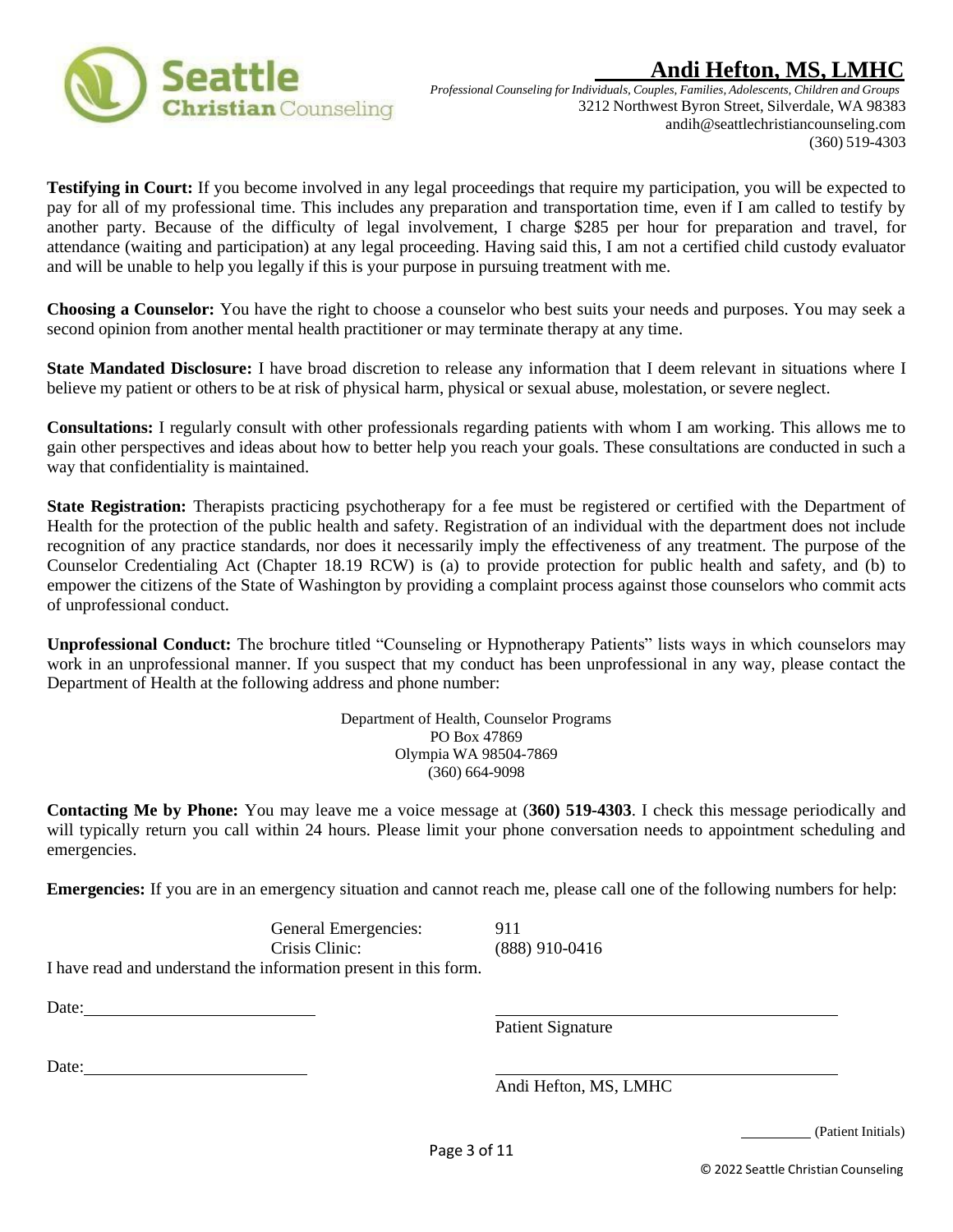

*Professional Counseling forIndividuals, Couples, Families, Adolescents, Children and Groups* 3212 Northwest Byron Street, Silverdale, WA 98383 andih@seattlechristiancounseling.com (360) 519-4303

## **HIPAA COMPLIANCE NOTICE OF PRIVACY PRACTICES YOUR HEALTH INFORMATION RIGHTS**

<span id="page-3-0"></span>The health and billing records we create, and store are the property of health care provider. The protected health information in it, however, generally belongs to you. You have a right to:

- Receive, read, and ask questions about this Notice.
- Ask us to restrict certain uses and disclosures. You must deliver this request in writing to us. We are not required to grant the request. But we will comply with any request granted.
- Request and receive from us a paper copy of the most current Notice of Privacy Practices for Protected Health Information ("Notice").
- Request that you be allowed to see and get a copy of your protected health information. You may make this request in writing. We have a form available for this type of request.
- Have us review a denial of access to your health information—except in certain circumstances.
- Ask us to change your health information. You may give us this request in writing. You may write a statement of disagreement if your request is denied. It will be stored in your medical record and included with any release of your records.
- When you request, we will give you a list of disclosures of your health information. The list will not include disclosures to third-party payors. You may receive this information without charge once every 12 months. We will notify you of the cost involved if you request this information more than once in 12 months.
- Ask that your health information be given to you by another means or at another location. Please sign, date, and give us your request in writing.
- Cancel prior authorizations to use or disclose health information by giving us a written revocation. Your revocation does not affect information that has already been released. It also does not affect any action taken before we have it. Sometimes, you cannot cancel an authorization if its purpose was to obtain insurance.

For help with these rights during normal business hours, please contact our Privacy Officer:

Andi Hefton, MS, LMHC

3212 Northwest Byron Street Silverdale, WA 98383 Tel: (360) 519-4303

## **Psychotherapy Notes:**

Notes recorded (in any medium) by a health care provider who is a mental health professional documenting or analyzing the contents of a conversation during a private counseling session or a group, joint, or family counseling session and that are separated from the rest of the individual's medical record. *Psychotherapy notes* excludes medication prescription and monitoring, counseling session start and stop times, the modalities and frequencies of treatment furnished, results of clinical tests, and any summary of the following items: diagnosis, functional status, the treatment plan, symptoms, prognosis, and progress to date. An authorization to use or disclose psychotherapy notes is required except if used by the originator of the notes for treatment, to a person or persons reasonably able to prevent or lessen the threat (including the target of the threat), if the originator believes in good faith that the use or disclosure is necessary to prevent or lessen a serious and imminent threat to the health or safety of a person or the public, if the notes are to be used in the course of training students, trainees or practitioners in mental health; to defend a legal action or any other legal proceeding brought forth by the patient; when used by a medical examiner or coroner; for health oversight activities of the originator; or when required by law.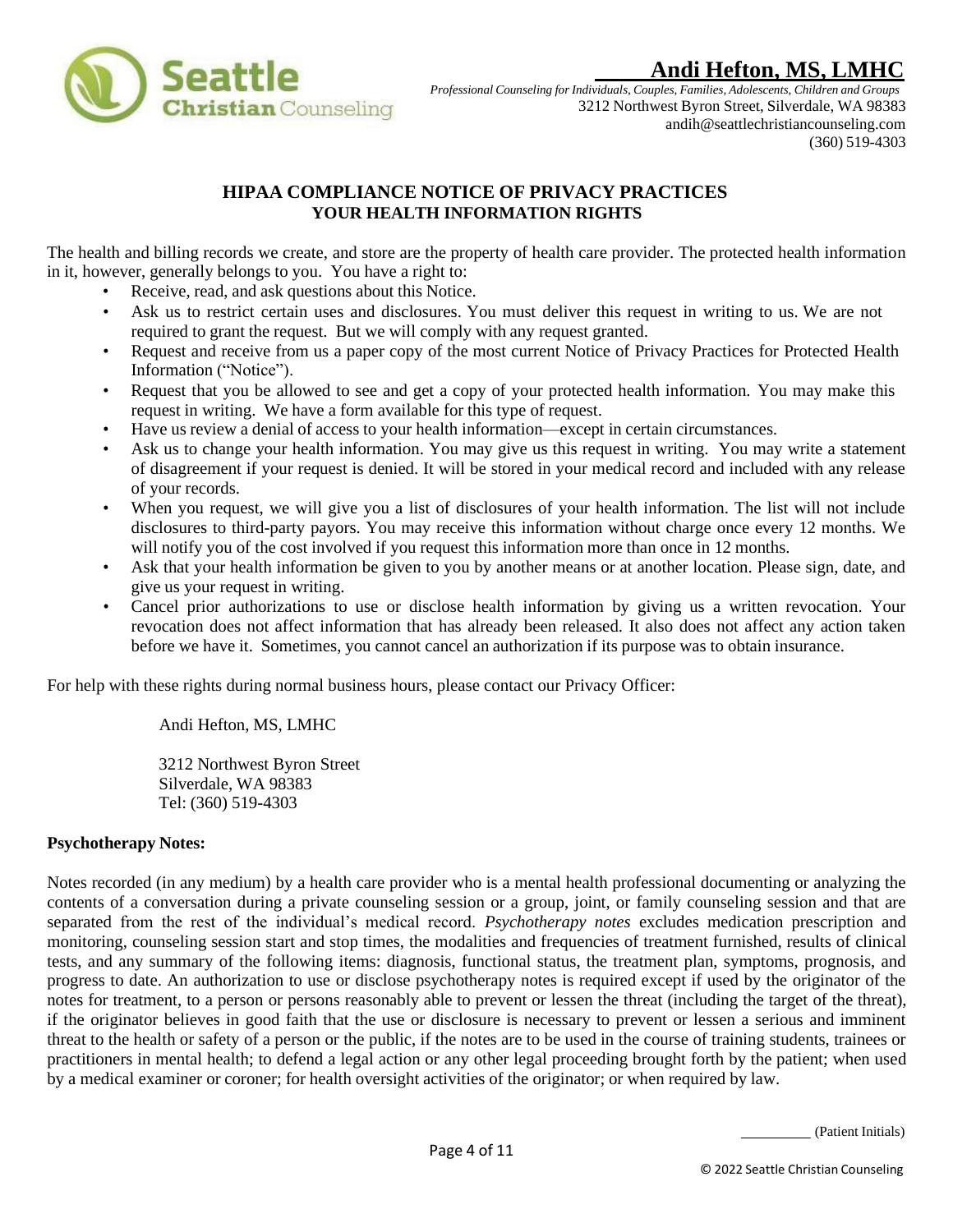

*Professional Counseling forIndividuals, Couples, Families, Adolescents, Children and Groups* 3212 Northwest Byron Street, Silverdale, WA 98383 andih@seattlechristiancounseling.com (360) 519-4303

## **OUR RESPONSIBILITIES**

### <span id="page-4-0"></span>**We are required to:**

- Keep your protected health information private.
- Give you this Notice.
- Follow the terms of this Notice.

We have the right to change our practices regarding the protected health information we maintain. If we make changes, we will update this Notice. You may receive the most recent copy of this Notice by calling and asking for it or by visiting our office or medical records department to pick one up.

#### **To Ask for Help or Complain**

If you have questions, want more information, or want to report a problem about the handling of your protected health information, you may contact our Privacy Officer at the above address.

If you believe your privacy rights have been violated, you may discuss your concerns with the Privacy Officer. You may send a written complaint to the Washington State Department of Health at:

510 4<sup>th</sup> Avenue W, Suite 404 Seattle, WA 98119

You may also file a complaint with the U.S. Secretary of Health and Human Services.

We respect your right to file a complaint with us or with the U.S. Secretary of Health and Human Services. If you complain, we will not retaliate against you.

#### **Other Disclosures and Uses of Protected Health Information**

Notification of Family and Others:

• Unless you object, we may release health information about you to a friend or family member who is involved in your medical care. We may also give information to someone who helps pay for your care. We may tell your family or friends your condition and that you are in a hospital. This would be limited to your name and general health condition (for example, "critical," "poor," "fair," "good" or similar statements). In addition, we may disclose health information about you to assist in disaster relief efforts.

You have the right to object to this use or disclosure of your information. If you object, we will not use or disclose it.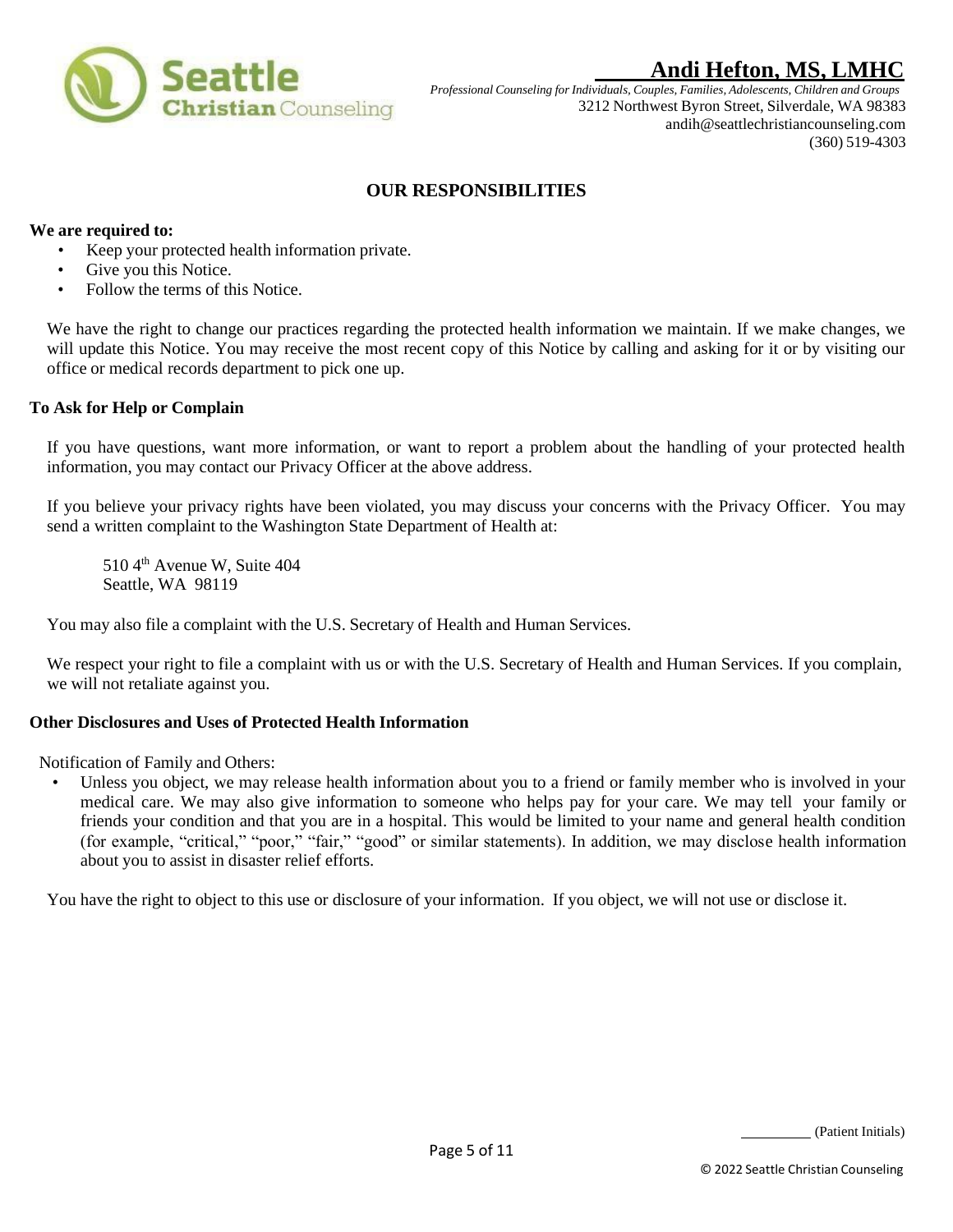

*Professional Counseling forIndividuals, Couples, Families, Adolescents, Children and Groups* 3212 Northwest Byron Street, Silverdale, WA 98383 andih@seattlechristiancounseling.com (360) 519-4303

#### **We may use and disclose your protected health information without your authorization as follows:**

- **With Medical Researchers—if the research has been approved and has policies to protect the privacy of your** health information. We may also share information with medical researchers preparing to conduct a research project.
- **To the Food and Drug Administration (FDA)** relating to problems with food, supplements, and products.
- **To Comply with Workers' Compensation Laws -** if you make a workers' compensation claim.

#### **For Public Health and Safety Purposes as Allowed or Required by Law:**

- to prevent or reduce a serious, immediate threat to the health or safety of a person or the public.
- to public health or legal authorities
- to protect public health and safety
- to prevent or control disease, injury, or disability.
- to report vital statistics such as births or deaths.
- **To Report Suspected Abuse or Neglect** to public authorities.
- **To Correctional Institutions** if you are in jail or prison, as necessary for your health and the health and safety of others.
- **For Law Enforcement Purposes** such as when we receive a subpoena, court order, or other legal process, or you are the victim of a crime.
- **For Health and Safety Oversight Activities**. For example, we may share health information with the Department of Health.
- **For Disaster Relief Purposes**. For example, we may share health information with disaster relief agencies to assist in notification of your condition to family or others.
- **For Work-Related Conditions That Could Affect Employee Health**. For example, an employer may ask us to assess health risks on a job site.
- **To the Military Authorities of U.S. and Foreign Military Personnel**. For example, the law may require us to provide information necessary to a military mission.
- **In the Course of Judicial/Administrative Proceedings** at your request, or as directed by a subpoena or court order.
- **For Specialized Government Functions**. For example, we may share information for national security purposes.
- **To Coroners, Medical Examiners, Funeral Directors**. We may disclose PHI to a coroner or medical examiner to identify a deceased person and determine the cause of death. In addition, we may disclose PHI to funeral directors, as authorized by law, so that they may carry out their jobs.
- **Organ and Tissue Donations**. If you are an organ donor, we may use or disclose PHI to organizations that help procure, locate, and transplant organs in order to facilitate an organ, eye or tissue donation and transplantation.
- **Incidental Disclosures**. We may use or disclose PHI incident to a use or disclosure permitted by the HIPAA Privacy Rule so long as we have reasonably safeguarded against such incidental uses and disclosures and have limited them to the minimum necessary information.
- **Limited Data Set Disclosures**. We may use or disclose a limited data set (PHI that has certain identifying information removed) for purposes of research, public health, or health care operations. This information may only be disclosed for research, public health, and health care operations purposes. The person receiving the information must sign an agreement to protect the information.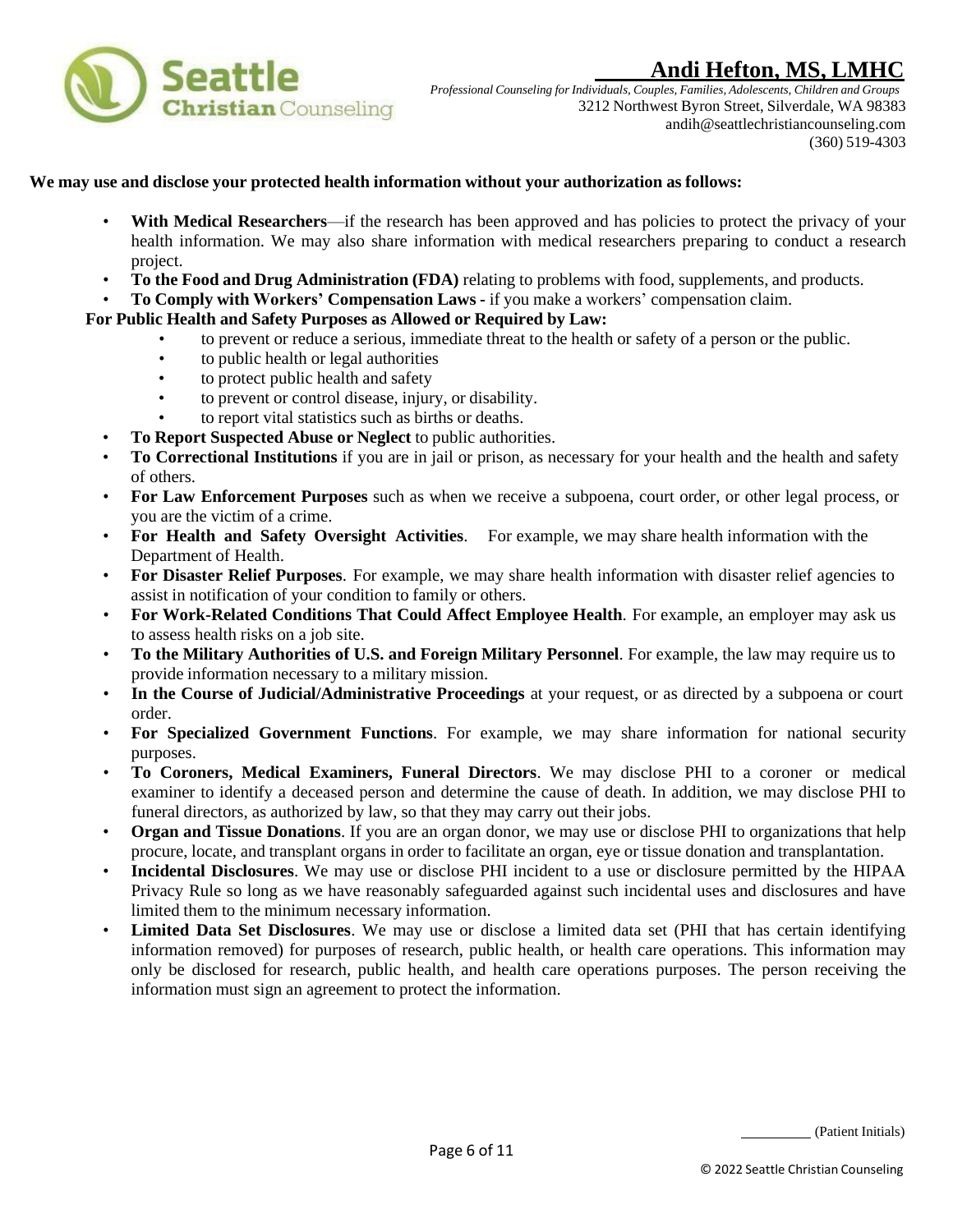

*Professional Counseling forIndividuals, Couples, Families, Adolescents, Children and Groups* 3212 Northwest Byron Street, Silverdale, WA 98383 andih@seattlechristiancounseling.com (360) 519-4303

## **SPECIAL AUTHORIZATIONS**

<span id="page-6-0"></span>Certain federal and state laws that provide special protections for certain kinds of personal health information call for specific authorizations from you to use or disclose information. When your personal health information falls under these special protections, we will contact you to secure the required authorizations to comply with federal and state laws such as:

- Uniform Health Care Information Act (RCW 70.02)
- Sexually Transmitted Diseases (RCW 70.24.105)
- Drug and Alcohol Abuse Treatment Records (RCW 70.96A.150)
- Mental Health Services for Minors (RCW 71.05.390-690)
- Communicable and Certain Other Diseases Confidentiality (WAC 246-100-016)
- Confidentiality of Alcohol and Drug Abuse Patients (42 CFR Part 2)

If we need your health information for any other reason that has not been described in this notice, we will ask for your written authorization before using or disclosing any identifiable health information about you. Most important, if you choose to sign an authorization to disclose information, you can revoke that authorization at a later time to stop any future use and disclosure.

#### **Other Uses and Disclosures of Protected Health Information**

Uses and disclosures not in this Notice will be made only as allowed or required by law or with your written authorization.

**Effective Date:** 30, 20

### **ACKNOWLEDGMENT OF RECEIPT OF NOTICE OF PRIVACY PRACTICESAND FINANCIAL AGREEMENT**

(Pursuant to the Health Insurance Portability and Accountability Act of 1996 (HIPAA) and RCW 70.02.120)

**Andi Hefton** keeps a record of the health care services we provide you. You may ask to see and copy that record. You may also ask to correct that record. We will not disclose your record to others unless you direct us to do so or unless the law authorizes or compels us to do so. You may see your record or get more information about it by contacting our Privacy Officer. Written requests should be made to the Privacy Officer at the following address:

Andi Hefton, MS, LMHC

3212 Northwest Byron Street Silverdale, WA 98383 Tel: (360) 519-4303

Our **Notice of Privacy Practices** describes in more detail how your health information may be used and disclosed, and how you can access your information.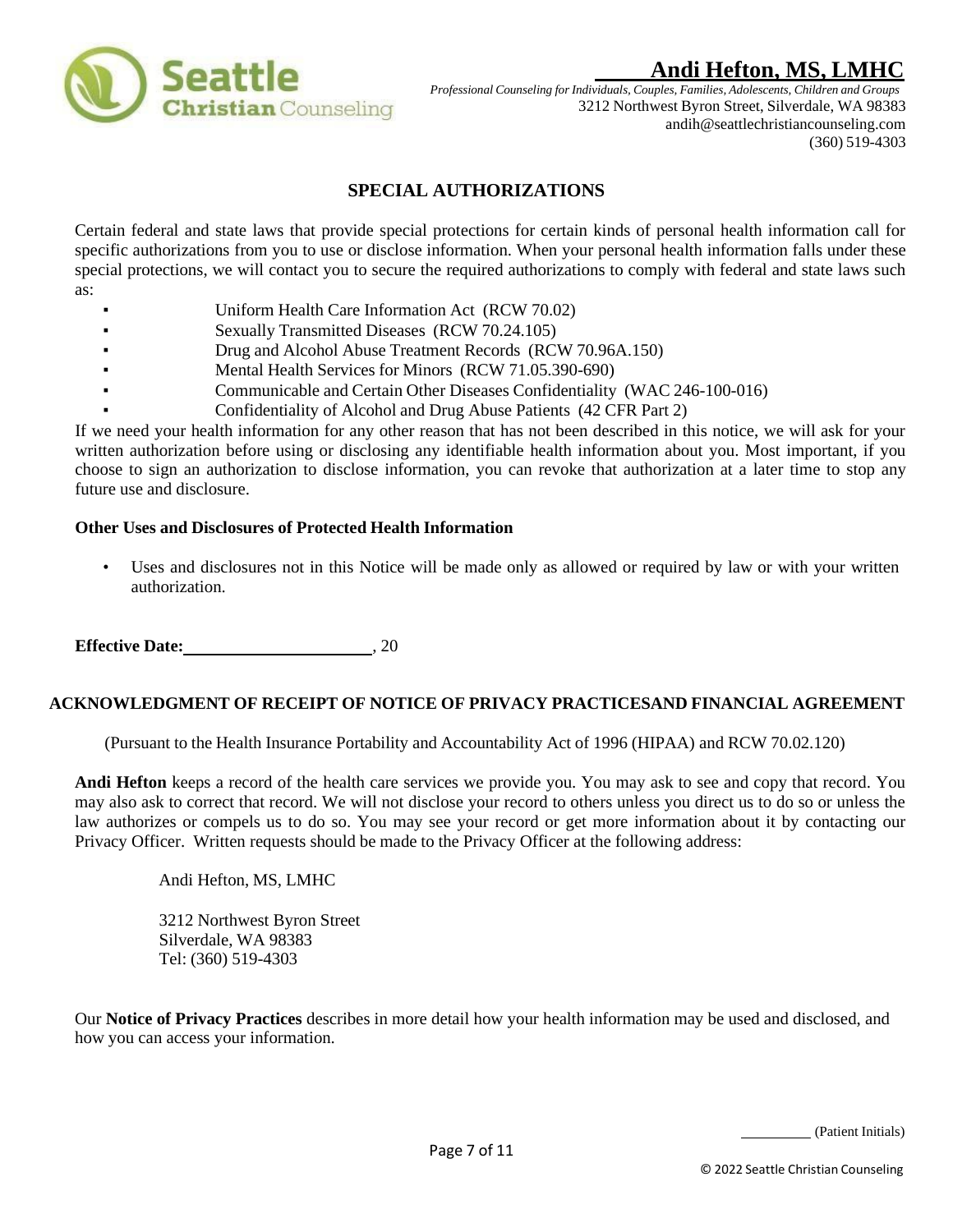

# $\boldsymbol{\mathrm{Andi}}$  **Hefton, MS, LMH**

*Professional Counseling forIndividuals, Couples, Families, Adolescents, Children and Groups* 3212 Northwest Byron Street, Silverdale, WA 98383 (360) 519-4303

## <span id="page-7-0"></span> **ONLINE THERAPY INFORMED CONSENT PART – 1**

<https://doxy.me/andihefton>

I hereby consent to engaging in telemedicine (also referred to as online therapy) with Andi Hefton for psychotherapy services. I understand that "telemedicine" includes the practice of health care delivery, diagnosis, consultation, treatment, transfer of medical data, and education using interactive audio, video, or data communications. I understand that telemedicine also involves the communication of my medical/mental health information, both orally and visually, to health care practitioners located in Washington or outside of Washington.

I understand that I have the following rights with respect to telemedicine: I have the right to withhold or withdraw consent at any time without affecting my right to future care or treatment; nor risking the loss or withdrawal of any program benefits to which I would otherwise be entitled. The laws that protect the confidentiality of my medical information also apply to telemedicine. As such, I understand that the information disclosed by me during my therapy is generally confidential.

However, there are both mandatory and permissive exceptions to confidentiality, including, but not limited to reporting child, elder, and dependent adult abuse; expressed threats of violence towards an ascertainable victim or myself; and where I make my mental or emotional state an issue in a legal proceeding. This information is detailed in the Notice of Privacy Practices that I received. I also understand that the dissemination of any personally identifiable images or information from the telemedicine interaction to researchers or other entities shall not occur without my written consent. I accept that telemedicine does not provide emergency services.

During our first session, Andi Hefton and I will discuss an emergency response plan. If I am experiencing an emergency, I understand that I can call 911 or proceed to the nearest hospital emergency room for help. If I am having suicidal thoughts or making plans to harm myself, I can call the National Suicide Prevention Lifeline at 1-800-273-TALK (8255) for free 24 hour hotline support. I understand that I have a right to access my medical information and copies of medical records in accordance with Washington and Washington law.

I understand that I may benefit from telemedicine, but that results cannot be guaranteed or assured. Advantages of telemedicine include but are not limited to increased access to a broader range or providers, elimination of transportation concerns such as access and cost, easier access for clients whose concerns around travel/anxiety/interaction would have prevented their access to services, reduced risk for medically fragile clients, increased comfort, and familiarity for clients in their own environments.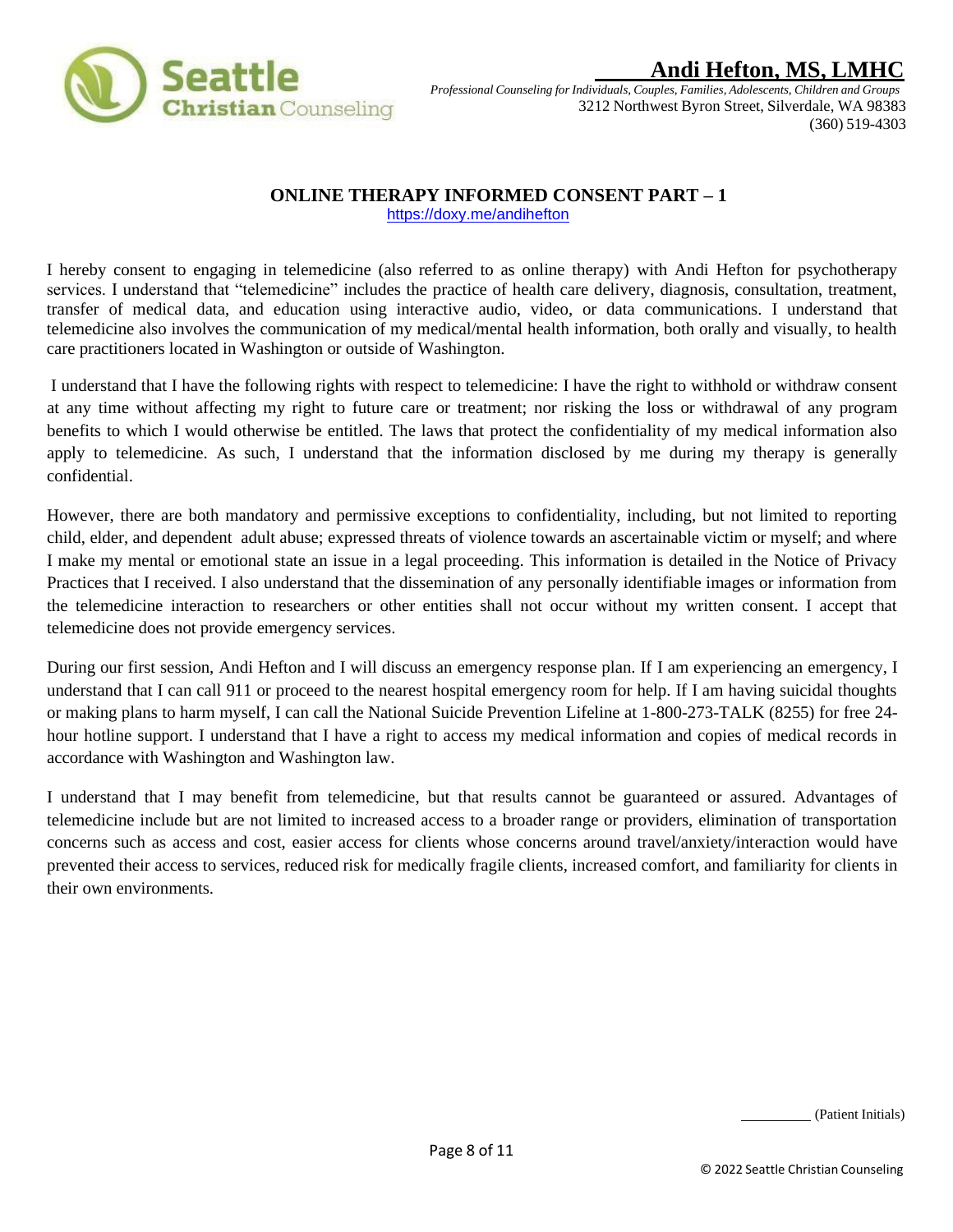<span id="page-8-0"></span>

*Professional Counseling forIndividuals, Couples, Families, Adolescents, Children and Groups* 3212 Northwest Byron Street, Silverdale, WA 98383 (360) 519-4303

### **ONLINE THERAPY INFORMED CONSENT PART-2**

<https://doxy.me/andihefton>

I understand that telemedicine-based services and care may not be as complete as face-to-face services. I also understand thatif my psychotherapist believes I would be better served by another form of psychotherapeutic services (e.g., face-toface services) I will be referred to a psychotherapist who can provide such services in my area.

Finally, I understand that there are potential risks and benefits associated with any form of psychotherapy, and that despite my efforts and the efforts of my psychotherapist, my condition may not be improved, and in some cases, may even get worse.

I understand that there are technological risks specific to telemedicine, including, but not limited to, the possibility, despite reasonable efforts on the part of my psychotherapist, that: the transmission of my medical information could be disrupted or distorted by technical failures; the transmission of my medical information could be interrupted by unauthorized persons; and/or the electronic storage of my medical information could be accessed by unauthorized persons.

I understand that my risks of a privacy violation increase substantially when I enter information on a public access computer, use a computer that is on a shared network, allow a computer to "auto- remember" usernames and passwords, or use my work computer for personal communications; and that I am solely responsible for securing this end of our interaction.

I understand that I am responsible for:

- (1) Providing the necessary computer, telecommunications equipment for my telemedicine,
- (2) Personal security and or protection on my computer,
- (3) Location with sufficient lighting and privacy that is free from distractions or intrusions,
- (4) Reliable and secure high-speed internet connection.
- (5) Backup form of communication (handy and on record) if the internet connection fails.

After we connect, I will help my therapist complete a check-in to ascertain the immediate suitability of telemedicine by verifying my name, location, whether I am in a situation conducive to a private, uninterrupted session, and my readiness to proceed. I will maintain current local emergency contact information with my therapist.

I have read and understand the information provided above.

| Patient Name:      |
|--------------------|
| Patient Signature: |
| Date:              |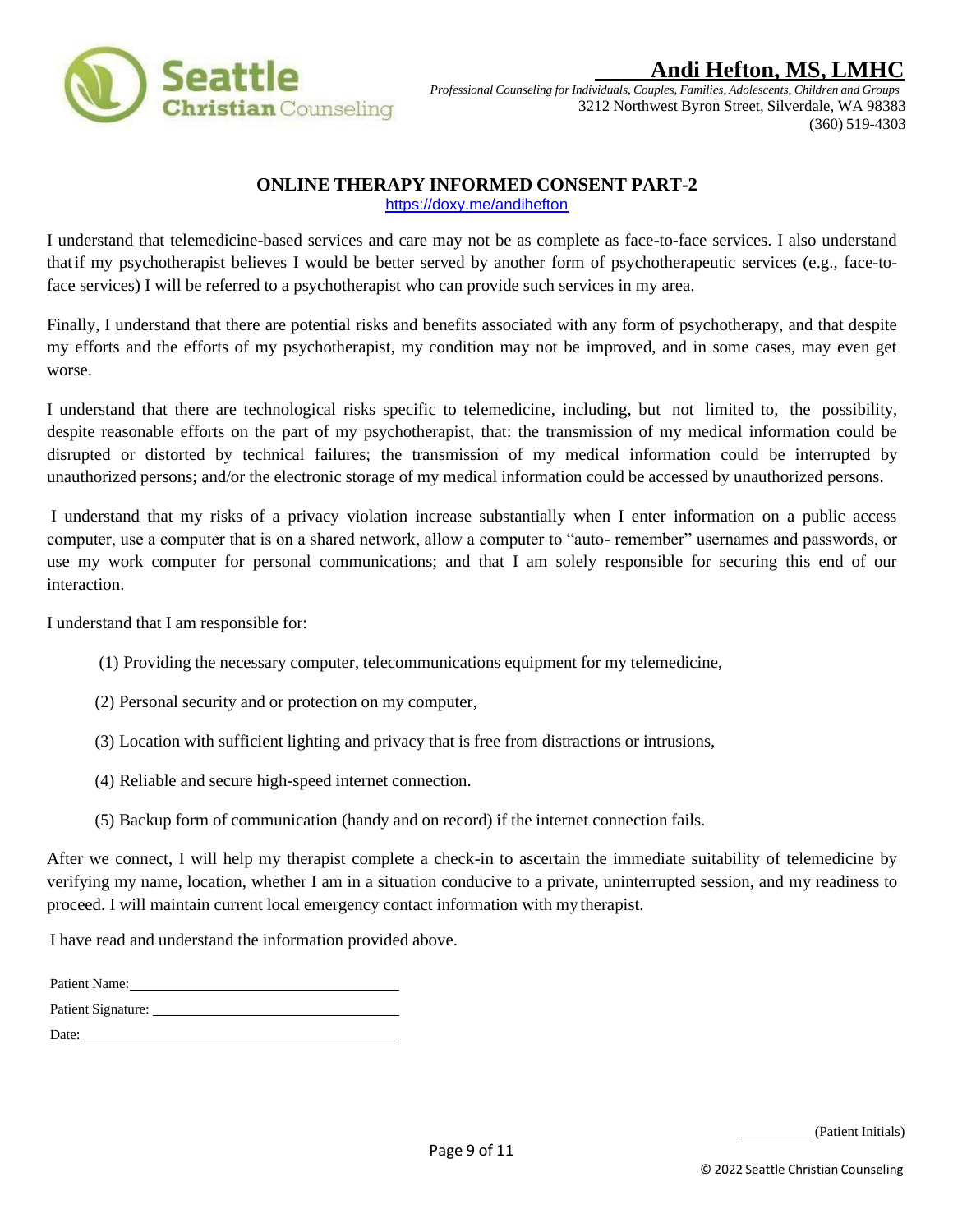<span id="page-9-0"></span>

*Professional Counseling forIndividuals, Couples, Families, Adolescents, Children and Groups* 3212 Northwest Byron Street, Silverdale, WA 98383 (360) 519-4303

## **PATIENT ACKNOWLEDGMENT**

### **BY MY SIGNATURE BELOW I ACKNOWLEDGE RECEIPT OF THE NOTICE OF PRIVACY PRACTICES.**

**VERIFICATION OF MEDICAL CONSENT:** I, the undersigned, hereby agree and consent to the plan of care proposed to me by the Covered Entity. I understand that I, or my authorized representative, have the right to decide whether to accept or refuse medical care. I will ask for any information I want to have about my medical care and will make my wishes known to the Covered Entity and/or its staff. The Covered Entity shall not be liable for the acts or omissions of others.

**AUTHORIZATION TO RELEASE INFORMATION – IF APPLICABLE:** I, the undersigned, hereby authorize the Covered Entity and/or its staff, to the extent required to assure payment, to disclose any diagnosis and pertinent medical information to a designated person, corporation, governmental agency or third party payer which is liable to the Covered Entity for the Covered Entity's charges or who may be responsible for determining the necessity, appropriateness, or amount related to the Covered Entity's treatment or charges, including medical service companies, insurance companies, workmen's compensation carriers, Social Security Administration, intermediaries, and the State Department of Health and Human Services when the patient is a Medicaid or Medicare recipient. This consent shall expire upon final payment relative to my care.

#### **FINANCIAL AGREEMENT:**

**PRIVATE PAY:** I, the undersigned, hereby agree, whether signing as agent or as a patient, to be financially responsible to the Covered Entity for all charges not paid by insurance. I understand this amount is due at the beginning of the session.

**INSURANCE COVERAGE – IF APPLICABLE:** I certify that the information given to me in applying for payment under government or private insurance is correct. I hereby assign payment directly to the Covered Entity for benefits otherwise payable to me. Any portion of charges not paid by the insurance company will be billed to me and is then due and payable within thirty (30) days of invoice. I understand the Covered Entity will verify my insurance coverage but that this does not guarantee payment by the insurance company, and I will be responsible for all non-covered charges. I understand that it is my responsibility to determine the coverage limits of my insurance.

I understand a minimum monthly fee of 1% (annual rate of 12%) may be charged for late payment on all balances not covered by insurance. This is in addition to a charge for reasonable attorney fees, court costs, and collection agency expenses incurred to collect the amount due.

Patient or legally authorized individual signature Date

\_\_\_\_\_\_\_\_\_\_\_\_\_\_\_\_\_\_\_\_\_\_\_\_\_\_\_\_\_\_\_\_\_\_\_\_\_\_\_\_\_ \_\_\_\_\_\_\_\_\_\_\_\_\_\_\_\_\_\_\_\_\_\_\_\_\_\_\_\_\_\_\_\_\_\_\_\_\_\_\_\_\_\_

\_\_\_\_\_\_\_\_\_\_\_\_\_\_\_\_\_\_\_\_\_\_\_\_\_\_\_\_\_\_\_\_\_\_\_\_\_\_\_\_\_ \_\_\_\_\_\_\_\_\_\_\_\_\_\_\_\_\_\_\_\_\_\_\_\_\_\_\_\_\_\_\_\_\_\_\_\_\_\_\_\_\_\_

Print name if signed on behalf of the patient Relationship (parent, legal guardian, personal representative)